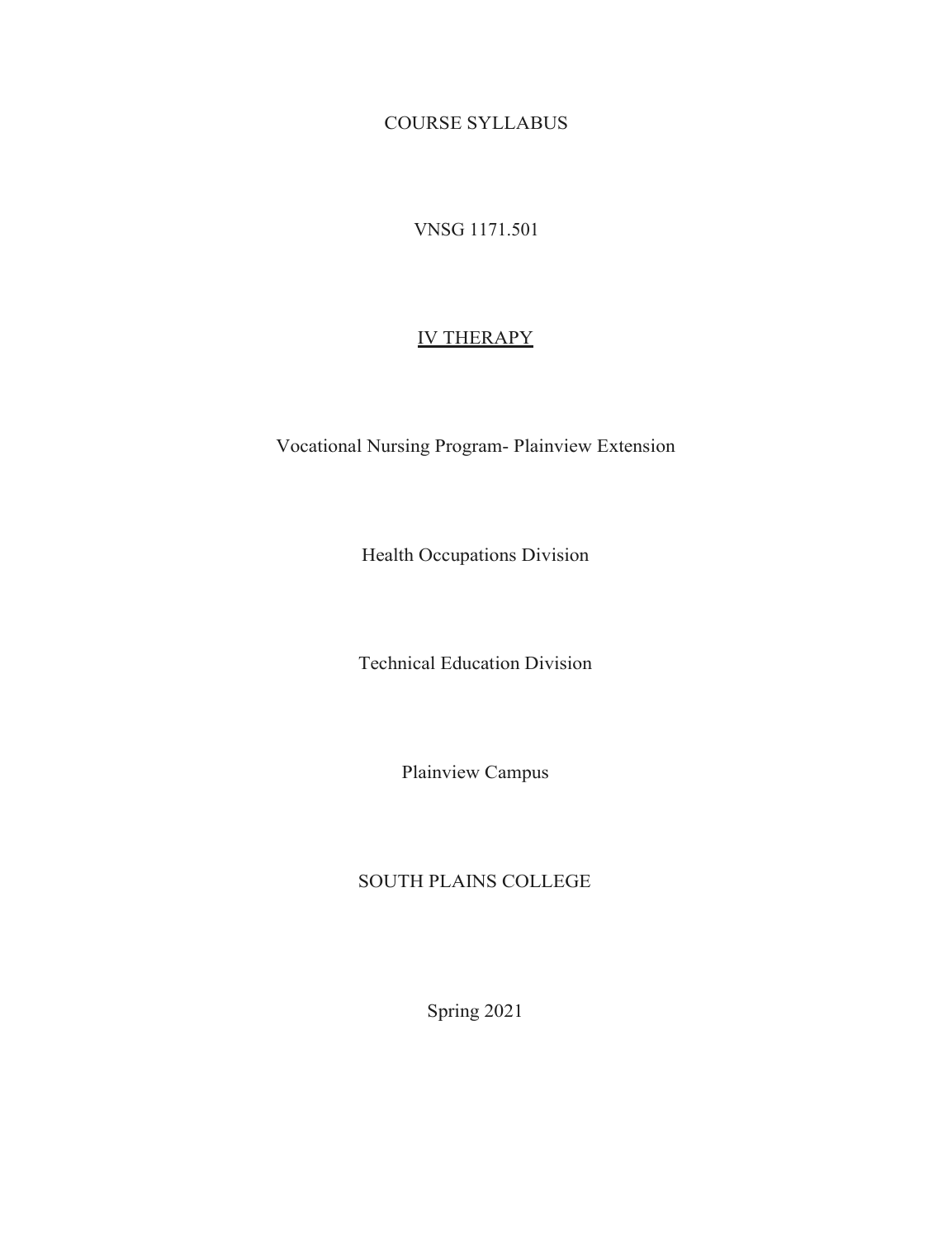### **SOUTH PLAINS COLLEGE - PLAINVIEW SPRING2021 COURSE SYLLABUS**

| <b>COURSE TITLE:</b>                                 | VNSG $1171.501(1:1:0)$                                                           |
|------------------------------------------------------|----------------------------------------------------------------------------------|
| <b>INSTRUCTOR:</b>                                   | Suzanne Griffin, ADN, RN<br>VN Program Coordinator and Assistant Professor       |
| <b>OFFICE LOCATION</b><br>$&$ PHONE $\prime$ E-MAIL: | PLAINVIEW Campus - PC104E<br>806-296-9611 x 4405 sgriffin@southplainscollege.edu |
| <b>OFFICE HOURS:</b>                                 | MT 0800 - 0900 and 1300 - 1600<br>WTRF (By Appointment)                          |

VNSG 1171.501 (1:1:0)

### *SOUTH PLAINS COLLEGE IMPROVES EACH STUDENT'S LIFE*

\*\*\*\*\*\*\*\*\*\*\*\*\*\*\*\*\*\*\*\*\*\*\*\*\*\*\*\*\*\*\*\*\*\*\*\*\*\*\*\*\*\*\*\*\*\*\*\*\*\*\*\*\*\*\*\*\*\*\*\*\*\*\*\*\*\*\*\*\*\*\*\*\*\*\*\*\*\*\*\*\*\*\*\*\*\*

## **COURSE DESCRIPTION:**

This course discusses intravenous therapy, including types of intravenous devices and various types of therapy, complications of intravenous therapy and venipuncture techniques.

### **COURSE LEARNING OUTCOMES:**

Determined by local occupational need and business and industry trends. Specific goals/objectives of this course are to help the student understand and utilize measures necessary to promote safety and comfort of the client receiving intravenous therapy.

### **COURSE COMPETENCIES:**

The student must complete this course with a grade of 77% or above based on the following objective s:

- 1. Identify and locate veins used as primary sites for IV infusions.
- 2. State three indications for use of IV infusions.
- 3. Perform a client assessment before initiating an IV infusion.
- 4. Identify types of infusion equipment; advantages and disadvantages of each.
- 5. Identify four methods, which can be used to distend veins for venipuncture.
- 6. State items necessary to assemble prior to initiating an IV.
- 7. Demonstrate knowledge of and application of appropriate aseptic technique.
- 8. Describe steps in the procedure of initiating an IV infusion.
- 9. Perform an assessment of and correctly monitor an IV infusion.
- 10. Identify the purpose and advantages of volume-controlled infusion monitoring devices.
- 11. Identify potential hazard s related to IV therapy.
- 12. Develop a basic understanding of the complexity of IV drugs, their actions / interactions, and potential effects on body systems.
- 13. . Successfully demonstrate correct skill procedure of venipuncture while maintaining sterile technique in the simulated laboratory setting.

### **ACADEMIC INTEGRITY:**

Refer to the Plainview Student Handbook and the SPC Catalog.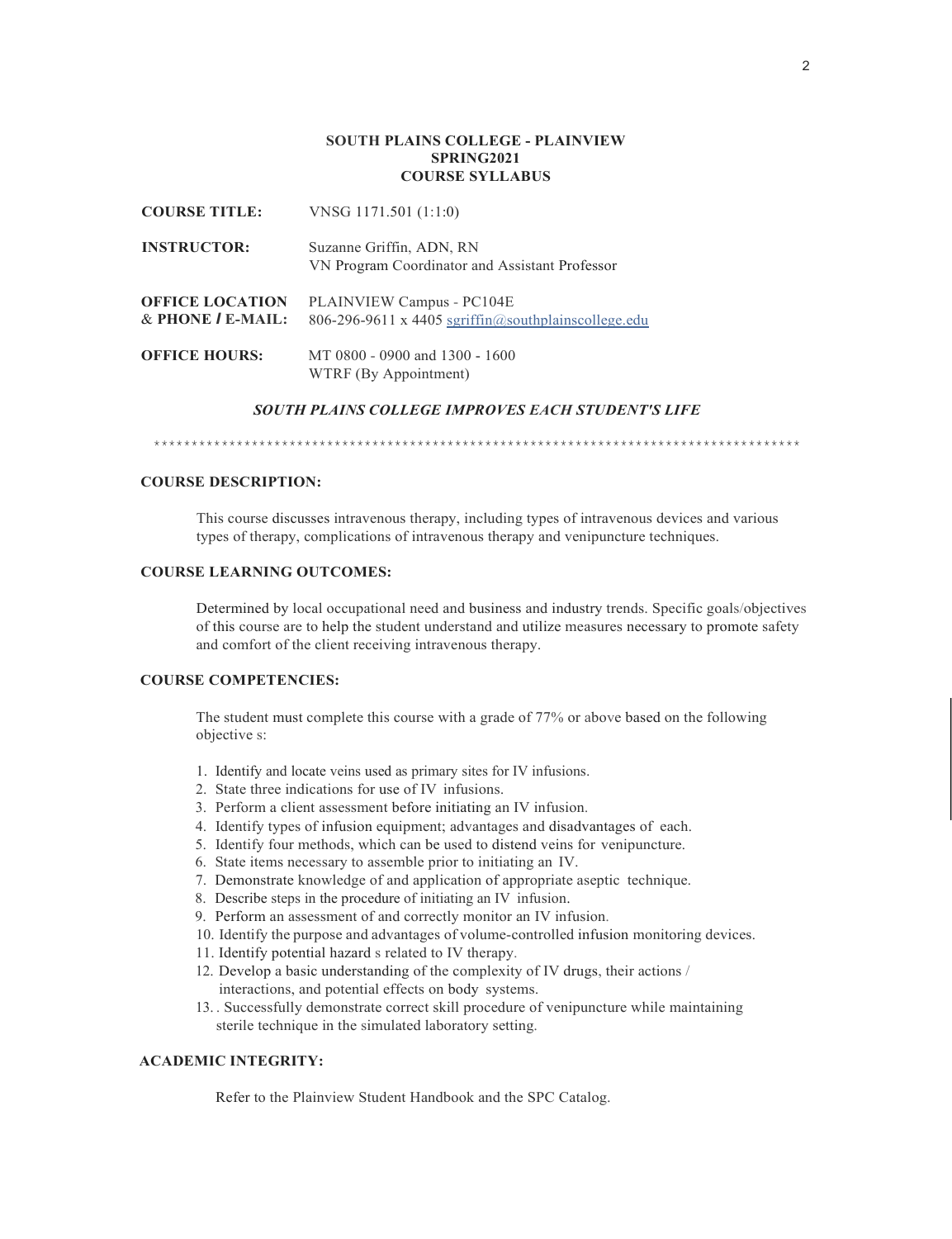### **SCANS AND FOUNDATIONS:**

C - 5, 6, 7, 11, 15, 16, 17, 18, 19, 20. F - l, 2, 3, 4, 5, 6, 8, 9, 10, **11,** 12, 13, 17.

### **VERIFICATION OF WORKPLACE COMPETENCIES:**

NCLEX-PN Licensure Exam eligibility following successful completion of the one-year vocational nursing program.

### **TEXTBOOK:**

Burton, Marti A., RN, BS; Smith, David, MSN, RN; Ludwig, Linda J. May, RN, BS, MEd. (2019). Fundamentals of Nursing Care: Concepts, Connections, and Skills, 3'd Edition; F.A. Davis, Philadelphia

Study Guide to accompany textbook.

Watkins, Cynthia J., RN, MSN (2018). Pharmacology Clear and Simple, 3<sup>rd</sup> Edition, F.A. Davis, Philadelphia

Curren, Anna M., RN, MA; Witt, Margaret **H.,** BSN, MPT, DPT. (2015). Math for Meds: Dosages & Solutions, 11<sup>th</sup> Ed., Cengage Learning; Connecticut

ATI Support Materials: Skill Modules Medication Administration 4 IV Therapy Central Venous Access Devices Blood Administration Dosage Calculations 2.0 (Dimensional Analysis, Desired Over Have, Ratio and Proportion - ONLY Parenteral IV Medications

## **ATTENDANCE POLICY:**

Refer to the SPC Catalog and the Plainview VNP Student Handbook. This course is a 1 semester hour course with 2 hours allowable absence.

### **COURSE REQUIREMENTS:**

- 1. Student is expected to read assigned material and be prepared for class discussion. Audio-visual information is used to assist the student in integration of key components and application of content.
- 2. Student is expected to complete all assigned worksheets, have a passing score with lab practicum (total of three attempts to be allowed),ATI support materials, and final exam.
- 3. Student is expected to follow all guidelines outlined in the College Catalog and Plainview VNP Student Handbook.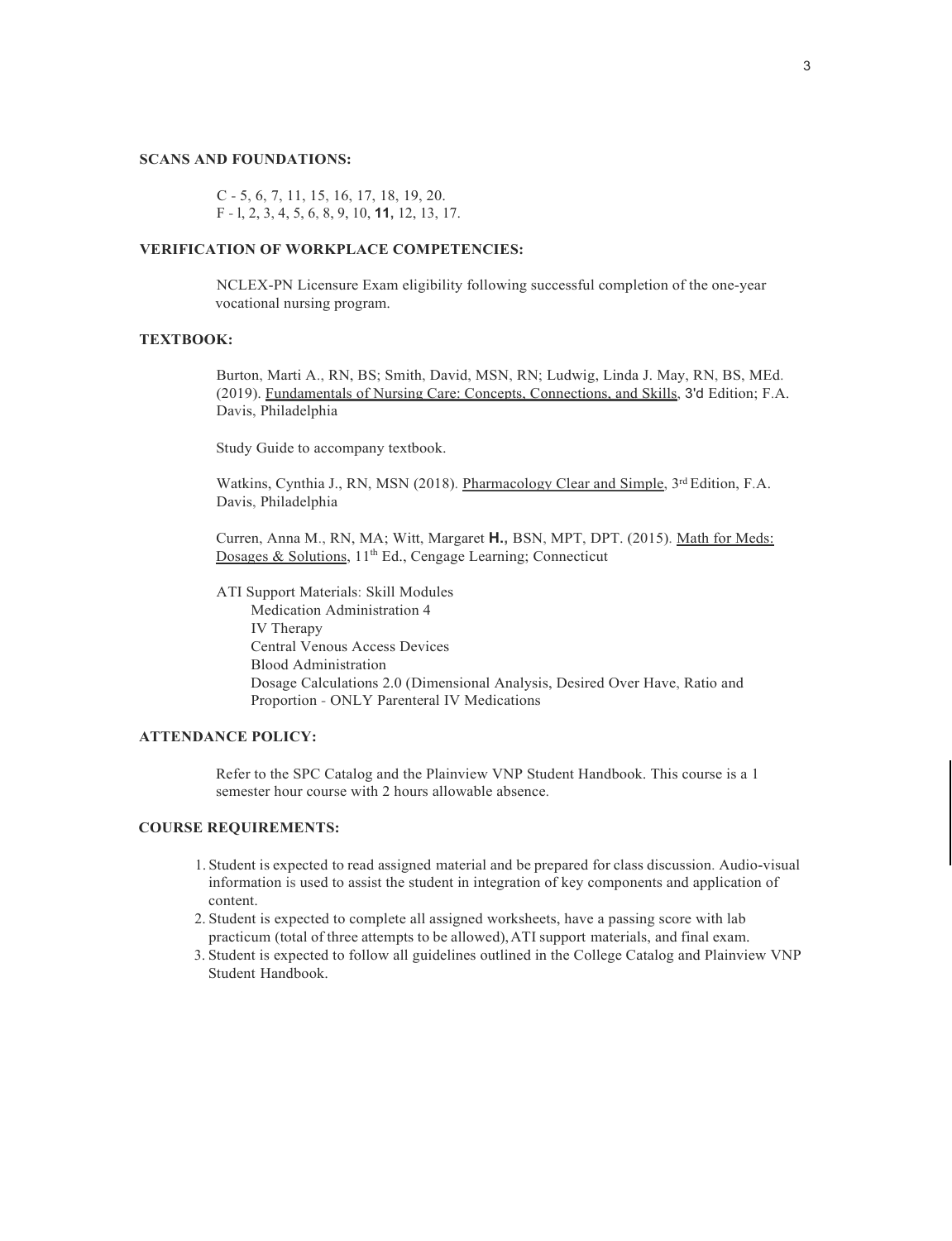# **GRADING:**

|                                 |              | $93 - 100$ |
|---------------------------------|--------------|------------|
|                                 | $\mathbf{B}$ | 84 - 92    |
| Content Exams / Final Exam  50% | C $77* - 83$ |            |

| A | $93 - 100$   |
|---|--------------|
| B | $84 - 92$    |
| C | $77* - 83$   |
| D | $70 - 76$    |
| F | 69 and below |

\*77 is the passing score for nursing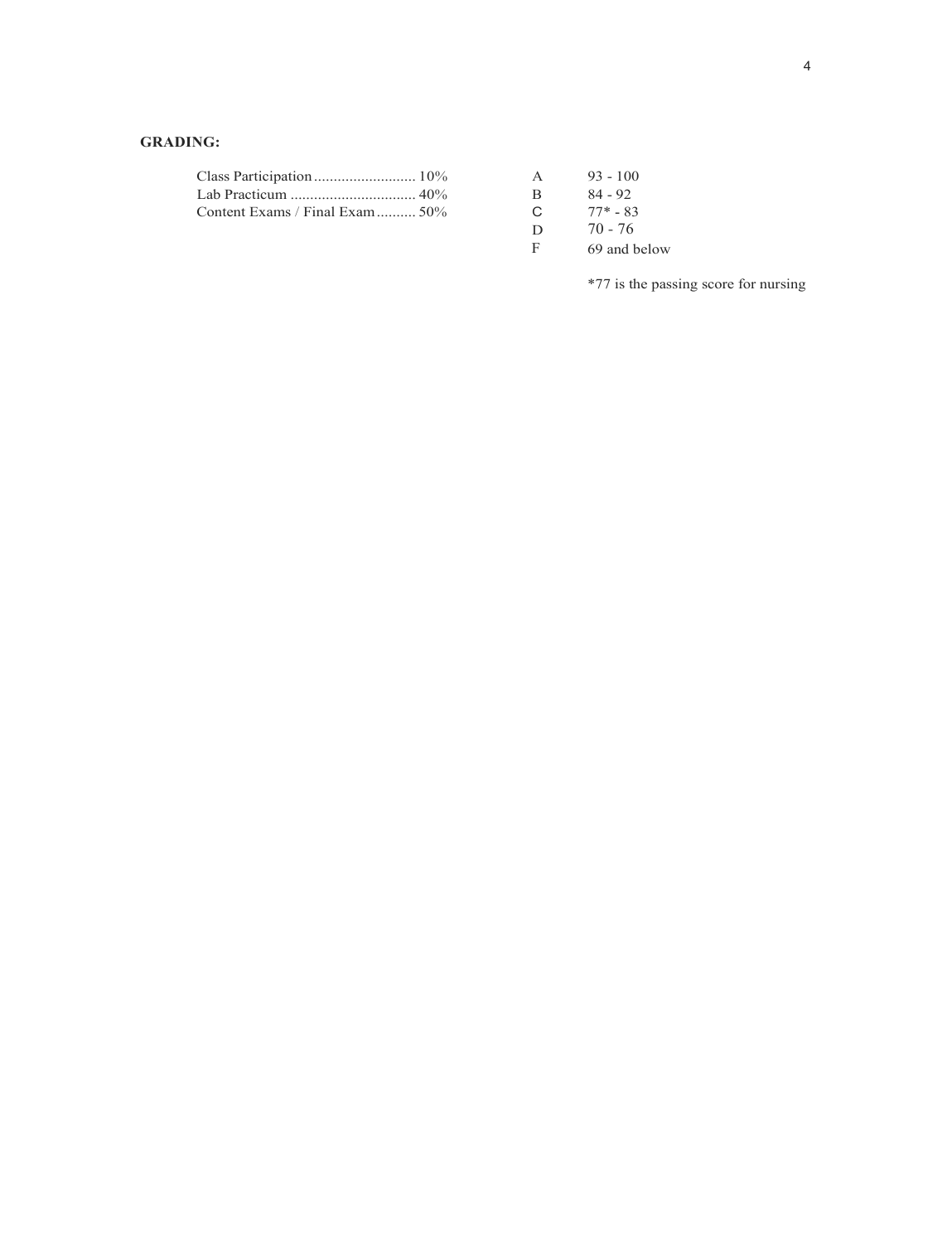# SCHEDULE OF CLASSES

| $1 - 19 - 21$ | Course Introduction<br>Syllabus Review, Text References, and ATI Support Materials                                                                                                                                                                                                                                                                    |
|---------------|-------------------------------------------------------------------------------------------------------------------------------------------------------------------------------------------------------------------------------------------------------------------------------------------------------------------------------------------------------|
| $1 - 25 - 21$ | ="What I Already Know About IV Therapy" Class Discussion<br>Ch.12 - Patient Teaching Guidelines (Burton/Smith/Ludwig)<br>IV Therapy Basics: Patient Teaching for IV Therapy                                                                                                                                                                           |
| $2 - 1 - 21$  | Ch. 38 - Purposes of IV Therapy & IV Solutions (Burton/Smith/Ludwig)<br>Ch. 17 - Introduction to IV Fluids (Curren/Witt pg. 264)<br>Percentages in IV Fluids (Curren/Witt pg. 265)<br>Parenteral Nutrition (Curren/Witt pg. 266)<br>Skill Modules - Begin General Review of Available Content<br>ATI:                                                 |
| $2 - 8 - 21$  | Ch. 10 - IV Medications & Administration (Watkins: pgs. 190-194)<br>Ch. 38 - Preparation of Supplies (Burton/Ludwig)<br>Identifying Peripheral Venipuncture Sites<br>Selecting a Vein (Burton/Ludwig)<br>Skill Modules - Begin General Review of Available Content<br>ATI:                                                                            |
| $2 - 15 - 21$ | Preparing for IV Therapy** Organization of Thoughts & Actions **<br>IV Therapy Equipment & Comparing Venipuncture Devices<br>Ch. 38 - IV Equipment (Burton/Smith/Ludwig) Ch.<br>10 - Intravenous Set-up (pgs. 201-203 Watkins)<br>Ch. 17 - Introduction to IV Therapy (Curren/Witt pgs. 254 - 264)<br>Skill Modules - Continue General Review<br>ATI: |
| $2 - 22 - 21$ | Content Exam #1                                                                                                                                                                                                                                                                                                                                       |
| $3 - 1 - 21$  | Complications of IV Therapy<br>Ch. 38 - Complications of Peripheral IV Therapy (Burton/Smith/Ludwig)<br>Skill Modules - Continue General Review<br>ATI:                                                                                                                                                                                               |
| $3 - 8 - 21$  | Complications of IV Therapy (continued)<br>Ch. 10 - (pg. 205 last paragraph Watkins)<br>Skill Modules - Continue General Review<br>ATI:                                                                                                                                                                                                               |
| 3 / 15-19 /21 | ******SPRING BREAK******                                                                                                                                                                                                                                                                                                                              |
| 3-22-21       | Asepsis for IV Therapy & Special Population Considerations (Gerians & Pediatrics)<br>Ch. 38 - Asepsis and IV Therapy (Burton/Smith/Ludwig)<br>Elder Care Connection: Performing Venipuncture in Elders (pg. 879)<br>ATI: Skill Modules - Continue General Review                                                                                      |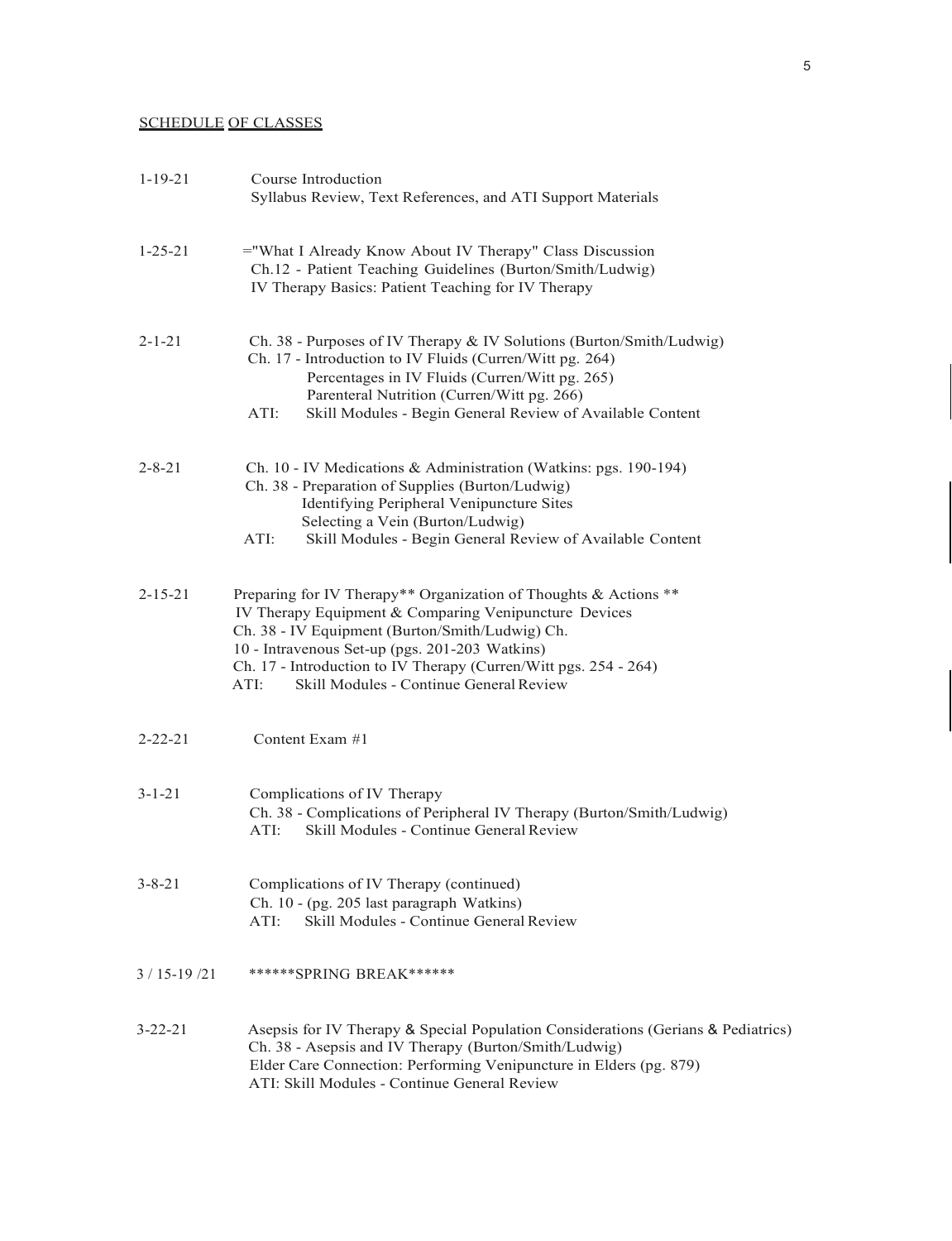| $3 - 29 - 21$ | Content Exam # 2                                                                                                                                                                                                                                                         |
|---------------|--------------------------------------------------------------------------------------------------------------------------------------------------------------------------------------------------------------------------------------------------------------------------|
| $4 - 2 - 21$  | *******EASTER HOLIDAY******                                                                                                                                                                                                                                              |
| $4 - 5 - 21$  | <b>IV</b> Calculations<br>Ch. 38 - Calculation of Infusion Rate (Burton/Smith/Ludwig)<br>Skill Set 38.4 Calculating IV Infusion Rate<br>Ch. 18 - IV Flow Rate Calculation (pgs. 269 - 286 Curren/Witt)<br>ATI:<br>Skill Module - Dosage Calculations                     |
| $4 - 12 - 21$ | IV Calculations continued review.<br><b>Blood and Blood Products</b><br>Ch. 38 - Blood & Blood Products (Burton/Smith/Ludwig)<br>Skill Set 38.9 Preparing, Initiating, & Monitoring the Infusion of Blood & Blood<br>Products<br>ATI: Skill Module - Dosage Calculations |
| $4 - 19 - 21$ | Content Exam $# 3$<br>Lab Practicum Review<br>Burton/Smith/Ludwig: Ch. 38 - All Skill Sets Review<br>CCE Reese: CLINICAL (4121 & 4122)<br>JV Therapy Initiation & IVPB Administration                                                                                    |
| $4 - 26 - 21$ | Final Exam Review<br>ATI: Skill Modules - Continue General Review                                                                                                                                                                                                        |
| $5 - 3 - 21$  | Continued Course and ATI Review                                                                                                                                                                                                                                          |
| $5 - 10 - 21$ | <b>FINAL EXAM</b>                                                                                                                                                                                                                                                        |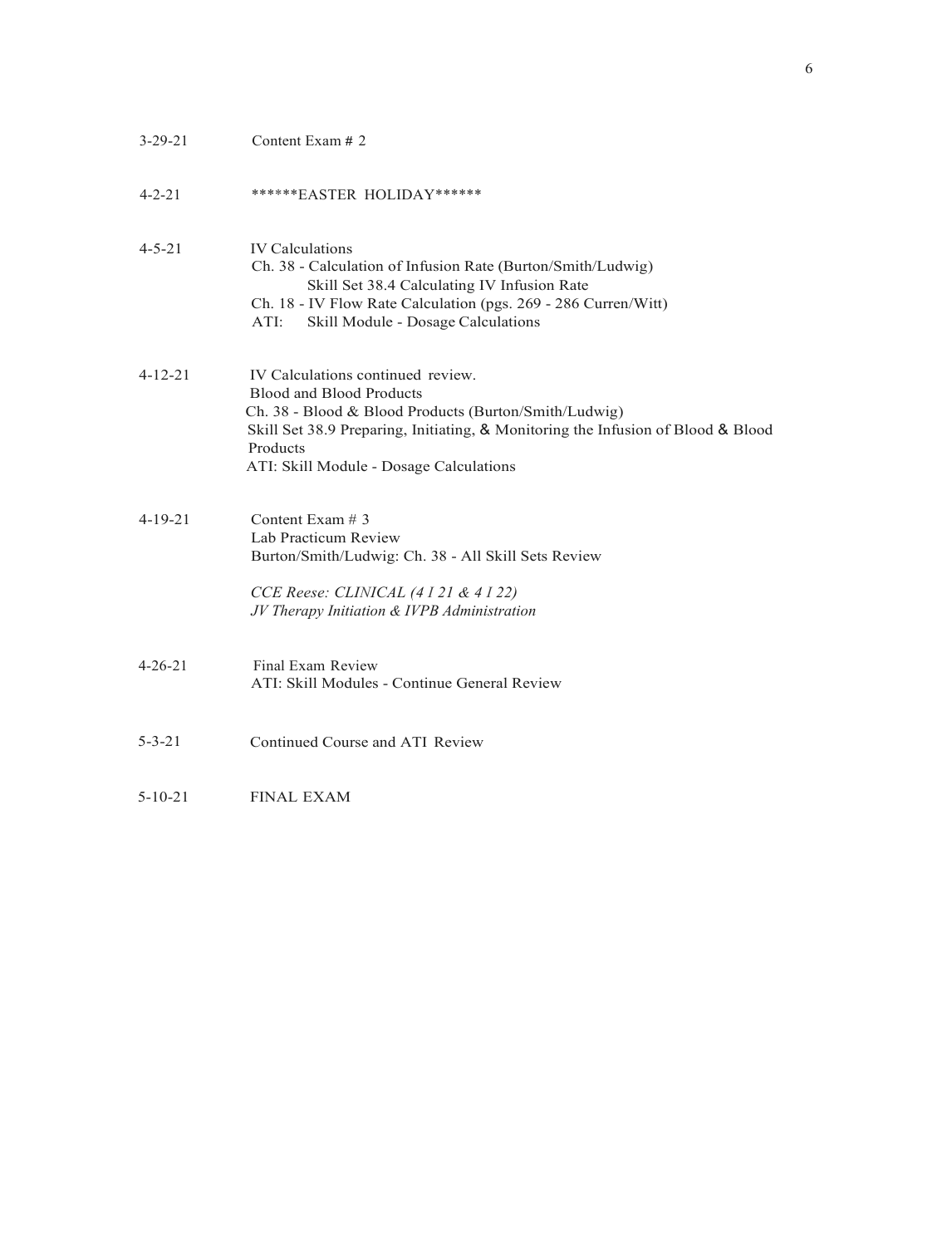# **COURSE OUTLINE:**

- I. Introduction
- II. Special Considerations
- III. Review of Fluids and Electrolytes
- IV. Parenteral Fluids
- V. Intravenous Therapy Equipment
- VI. Techniques for Peripheral Intravenous Therapy
- VII. Complications of Intravenous Therapy
- VIII. Troubleshooting Intravenous Problems
- IX. Calculation of IV FlowRates
- X. Intravenous Medication Administration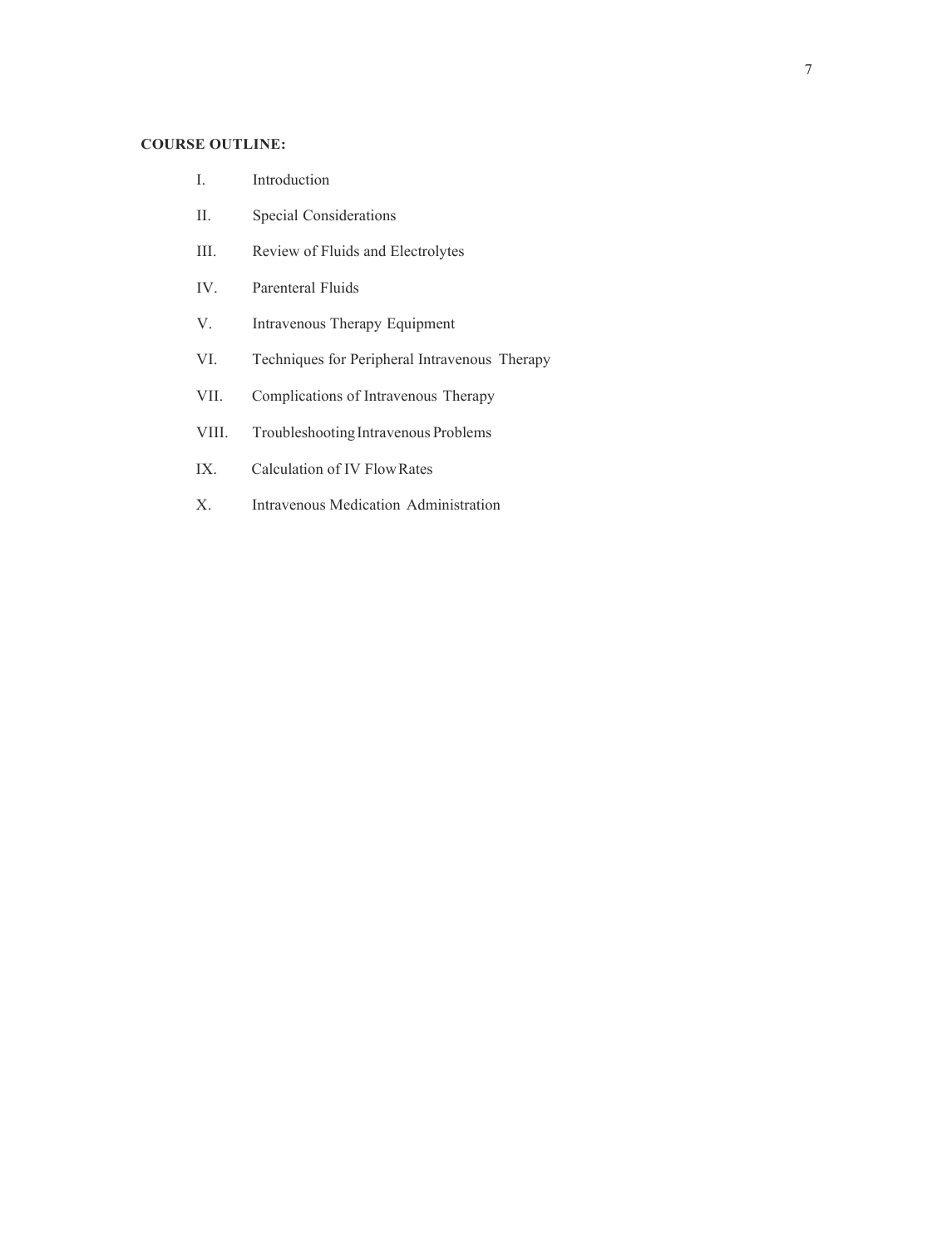### **SCANS COMPETENCIES**

- C-1 *TIME* Selects goals relevant activities, ranks them, allocates time, prepares, and follows schedules.
- C-2 *MONEY* Uses or prepares budgets, makes forecasts, keeps records and makes adjustments to meet objectives.
- C-3 *MATERIALS* & *FACILITIES-Acquires,*stores, allocates and uses materials orspace efficiently.
- C-4 *HUMAN RESOURCES* -Assess skills and distributes work accordingly, evaluates performances and provides feedback.

## *INFORMATION-Acquires and Uses Information*

- C-5 Acquires and evaluates information.
- C-6 Organizes and maintainsinformation.
- C-7 Interprets and communicates information.
- C-8 Uses computers to process information.

# *INTERPERSONAL - Works with Others*<br>C-9 Participates as members of a team and

- Participates as members of a team and contributes to group effort.
- C-10 Teaches others new skills.<br>C-11 Serves Clients / Customers -
- Serves Clients /Customers works to satisfy customer ' s expectations.
- C-12 Exercise Leadership Communicates ideas to justify position, persuades and convinces others responsibility challenges existing procedures and policies.
- C-13 Negotiates works toward agreements involving exchanges of resources; resolves divergent interests.
- C-14 Works with Diversity Works well with men and women from diverse backgrounds.

# *SYSTEMS* - *Understands Complex Interrelationships*

- C-15 Understands Systems Knows how social, organizational, and technological systems work and operate effectively with them.
- C-16 Monitors and Corrects Performance Distinguishes trends, predicts impacts in system operations.
- C-17 Improves Designs Systems Suggests modifications to existing systems and develops new or alternative systems to improve performance.

### *TECHNOLOGY- Works with a Variety of Technologies*

- C-18 Selects Technology- Chooses procedures, tools, or equipment, including computers and related technologies.
- C-19 Applies Technology to Task- Understands overall intent and proper procedures for setup and operation of equipment.
- C-20 Maintains and Troubleshoots Equipment- Prevents, identifies, or solves problems with equipment.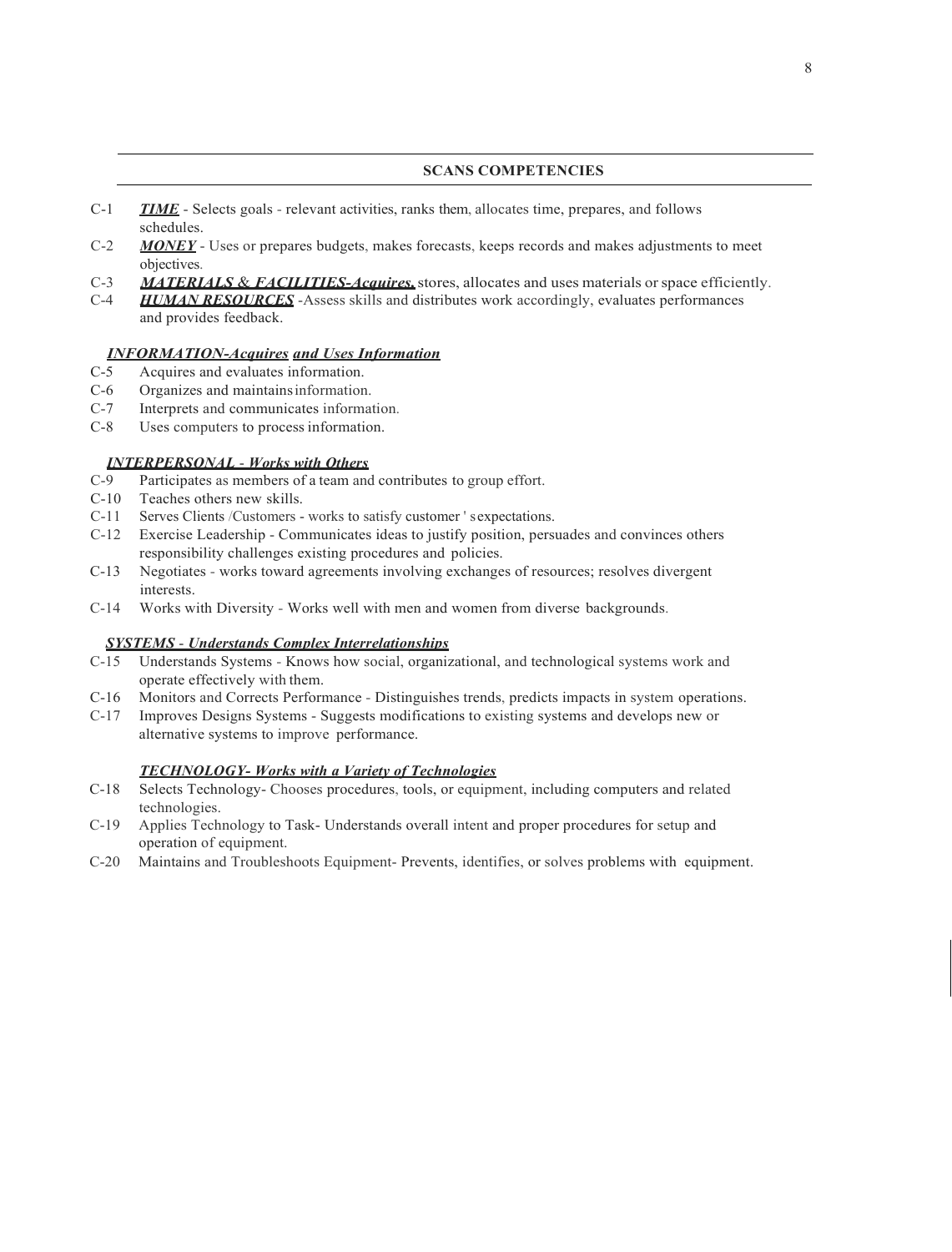### **FOUNDATION SKILLS**

### *BASIC SKILLS* **-** *Reads, Writes, Performs Arithmetic and Mathematical Operations, Listens and Speaks*

- F-1 Reading Locates, understands, and interprets written information in prose and in documents such as manuals, graphs, and schedules.
- F-2 Writing Communicates thoughts, ideas, information, and messages in writing and creates documents such as letters, directions, manuals, reports, graphs, and flow charts.
- F-3 Arithmetic Performs basic computations; uses numerical concepts such as whole numbers, etc.
- F-4 Mathematics Approaches practical problems by choosing appropriately from a variety of mathematical techniques.
- F-6 Speaking Organizes ideas and communicates orally.

# *THINKING SKILLS* **-** *Thinks Creatively, Makes Decisions, Solves Problems, Visualizes and Knows How to Learn and Reason*

- F-7 Creative Thinking Generates new ideas.
- F-8 Decision Making Specifies goals and constraints, generates alternatives, considers risks, evaluates, and chooses best alternative.
- F-9 Problem Solving Recognizes problems, devises, and implements plan of action.
- F-10 Seeing Things in the Mind's Eye Organizes and processes symbols, pictures, graphs, objects, and other information.
- F-11 Knowing How to Learn Uses efficient learning techniques to acquire and apply new knowledge and skills.
- F-12 Reasoning Dis covers a rule or principle underlying the relationship between two or moreobjects and applies it when solving a problem.

## *PERSONAL QUALITIES- Displays Responsibility, Self-Esteem, Sociability, Self-Management, Integrity and Honesty*

- F-13 Responsibility Exerts a high level of effort and perseveres toward goal attainment.
- F-14 Self-Esteem Believes in own self-worth and maintains a positive view ofself.
- F-15 Sociability- Demonstrates understanding, friendliness, adaptability, empathy, and politeness in group settings.
- F-16 Self-Management Assesses self-accuracy, sets personal goals, monitors progress, and exhibits self-control.
- F-17 Integrity / Honesty- Chooses ethical courses of action.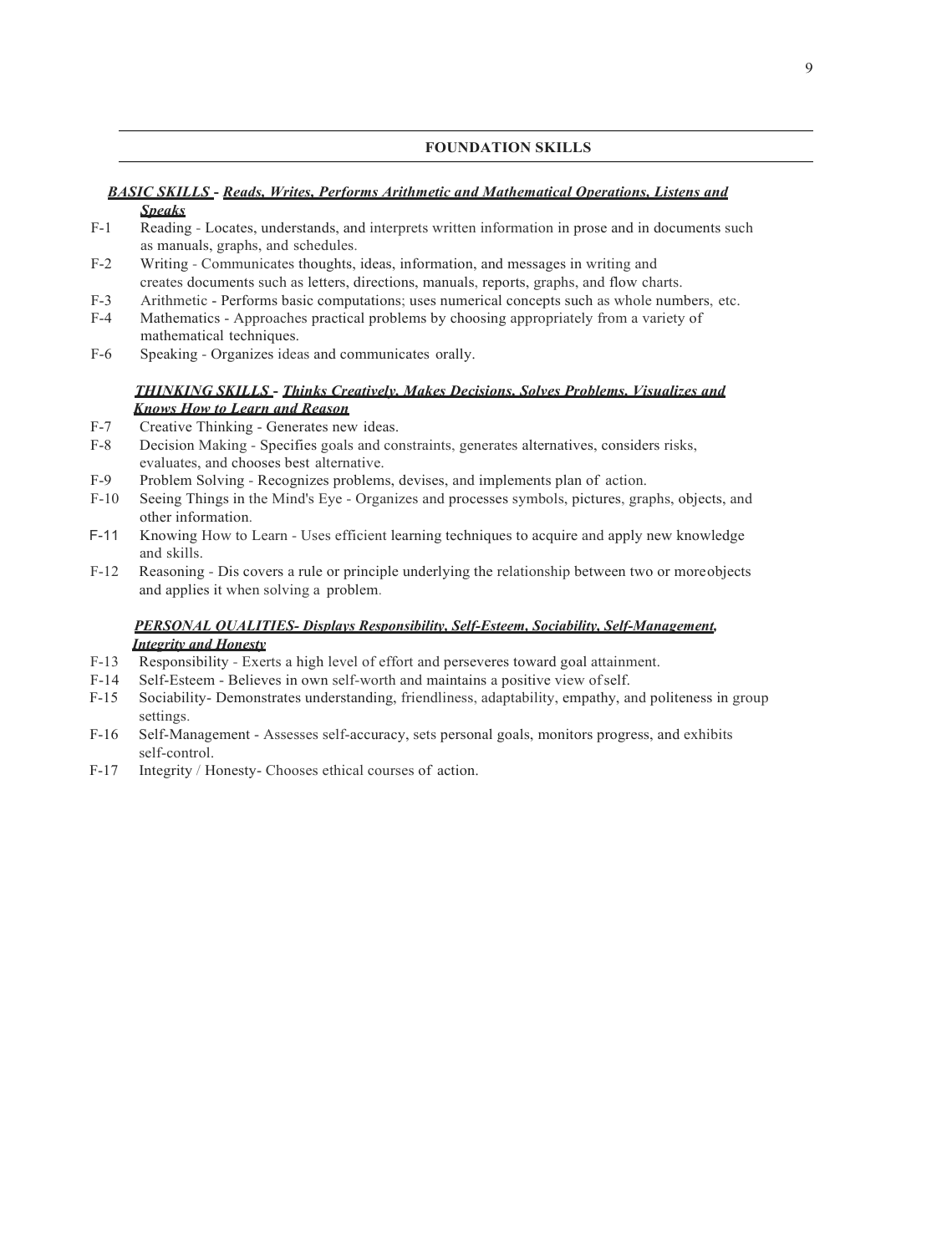| Foundations; (F) |                    |                                                                                      | Competencies: (C)            |
|------------------|--------------------|--------------------------------------------------------------------------------------|------------------------------|
| ECON             | 230:               | 1, 2, 3, 4, 5, 8, 9, 10, 11, 12, 17                                                  | 2, 15                        |
| ENGL             | 1301<br>1302       | 1, 2, 5, 7, 8, 9, 11, 12, 13, 15, 16, 17<br>1, 2, 5, 7, 8, 9, 11, 12, 13, 15, 16, 17 | 5, 6, 7, 8<br>5, 6, 7        |
| GOVT 2301        |                    | 1, 2, 10, 11, 12, 17                                                                 | 15                           |
| HIST             | 1302               | 1, 2, 5, 10, 11, 12, 17.                                                             | 15                           |
| MATH             | 1314               | 3, 4, 9, 10, 11, 12                                                                  |                              |
| PSYC             | 2301               | 1, 2, 10, 11, 12, 15, 16, 17                                                         | 4, 14                        |
| READ             | 1314<br>13, 14, 15 | 1, 2, 5, 7, 8, 9, 10, 11, 12, 15, 17                                                 | I, $5, 6, 7, 8, 9, 10, 12$ , |
| SPCH             | 1321               | 2, 4, 5, 6, 7, 8, 9, 10, 13, 14                                                      | 1, 5, 6, 7, 14               |
| <b>SOC</b>       | 1301               | 1, 2, 5, 8, 9, 10, 11, 12, 15, 16, 17                                                | 4, 14                        |
| PHYS             | 1315               | 1,2,4,10, 11,12                                                                      |                              |

# **SCANS FOUNDATION AND COMPETENCY SKILLS (by course)**

**Example for PSYC: Scans:** Foundation Skills: 1, 2, I 0, 11<br>Competencies: 4, 13 Competencies: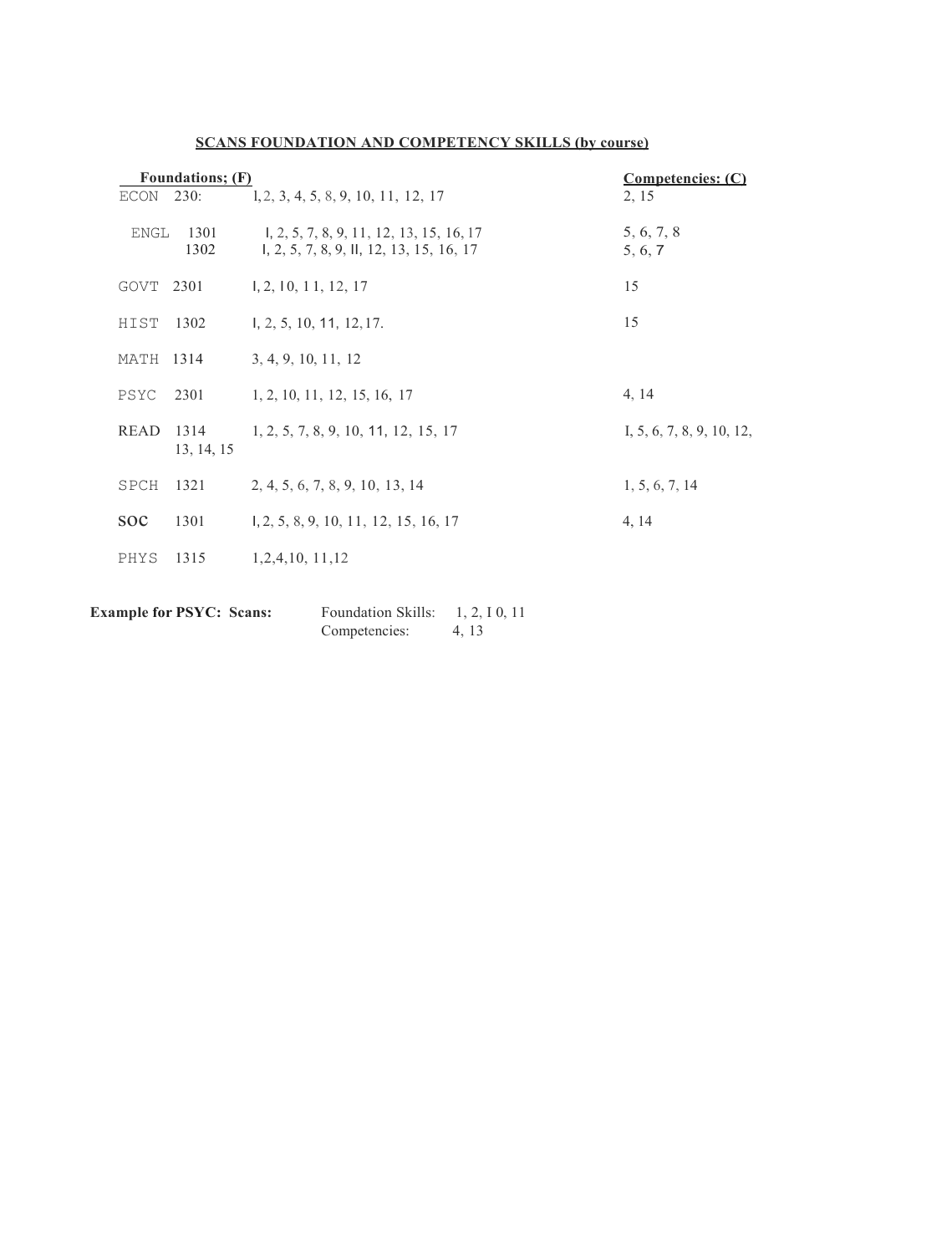### **4.1.1 Syllabus Statements**

### **4.1.1.1. Diversity Statement**

In this class, the teacher will establish and support an environment that values and nurtures individual and group differences and encourages engagement and interaction. Understanding and respecting multiple experiences and perspectives will serve to challenge and stimulate all of us to learn about others, about the larger world and about ourselves. By promoting diversity and intellectual exchange, we will not only mirror society as it is, but also model society as it should and can be.

### **4.1.1.2. Disabilities Statement (updated 6/2019)**

Any students who, because of a disability, may require special arrangements in order to meet the course requirements should contact the instructor as soon as possible to make and necessary arrangements. Students must present appropriate verification from the SPC Disability Service Office during the instructor' s office hours. Please note that instructors are not allowed to provide classroom accommodations until appropriate verification from the SPC Disability Service Office has been provided. For more information, you may contact the Disability Services Office (located in the Health & Wellness Center) at 806-716-2529 or visit<http://www.southplainscollege.edu/health/disabilityservices.php.>

### **4.1.1.4 Title IX Pregnancy Accommodations Statement (updated 6/2019)**

If you are pregnant, or have given birth been within six months, under Title IX you have a right to reasonable accommodations to help continue your education. Students who wish to request accommodations must contact the Health and Wellness Center at 806-7 I 6-2529 to initiate the process.

### **4.1.1.5 OPTIONAL STATEMENT - Campus Concealed Carry Statement**

Texas Senate Bill - 11 (Government Code 411.2031, et al.) authorizes the carrying of a concealed handgun in South Plains College buildings only by persons who have been issued and are in possession of a Texas License to Carry a Handgun. Qualified law enforcement officers or those who are otherwise authorized to carry a concealed handgun in the State of Texas are also permitted to do so. Pursuant to Penal Code (PC) 46.035 and South Plains College policy, license holders may not carry a concealed handgun in restricted locations. For a list of locations and Frequently Asked Questions, please refer to the Campus Carry page at https:/[/www.southplainscollege.edu/campuscarry.php](http://www.southplainscollege.edu/campuscarry.php)

Pursuant to PC 46.035, the open carrying of handguns is prohibited on all South Plains College campuses. Report violations to the College Police Department at 806-716-2396 or 9-1-1.

#### **Face Covering Course Syllabus Statement - Rev. 1/4/2021**

The following statement will be placed in all Face-to-Face and Flex-Course syllabi:

It is the policy of South Plains College for the Spring 2021 semester that as a condition of on-campus enrollment, all students are required to engage in safe behaviors to avoid the spread of COVID-19 in the SPC community. Such behaviors specifically include the requirement that all students properly wear CDCcompliant face coverings while in SPC buildings including in classrooms, labs, hallways, and restrooms. Failure to comply with this policy may result in dismissal from the current class session. If the student refuses to leave the classroom or lab after being dismissed, the student may be referred to the Dean of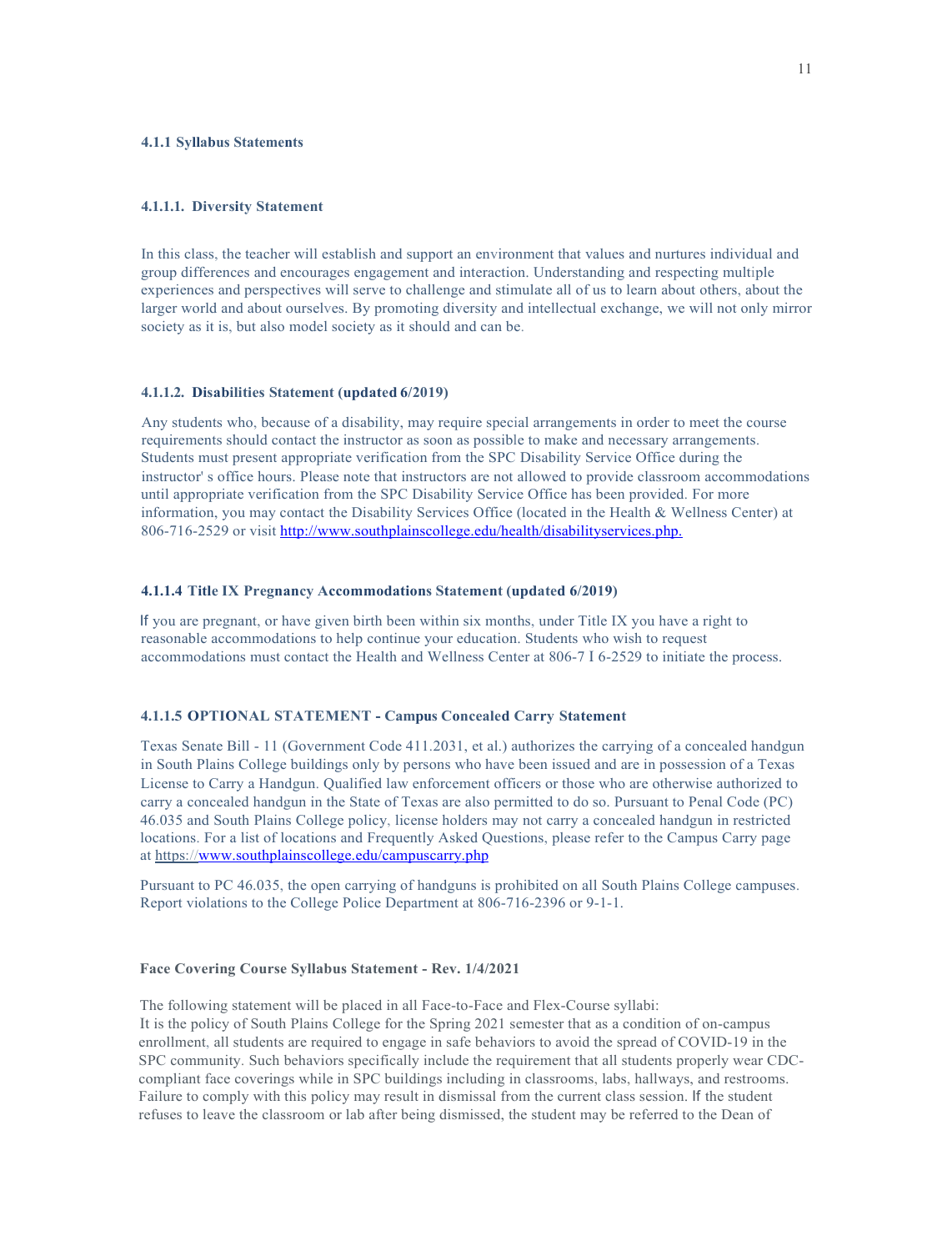Students on the Levelland campus or the Dean/Director of external centers for Student Code of Conduct Violation. Students who believe they have been exposed or may be COVID-19 positive, must contact Health Services, DeEtte Edens, BSN, RN at (806) 716-2376 or dedens@southplainscollege.edu.

**Student is responsible in following all clinical affiliate facility policies and procedures.**